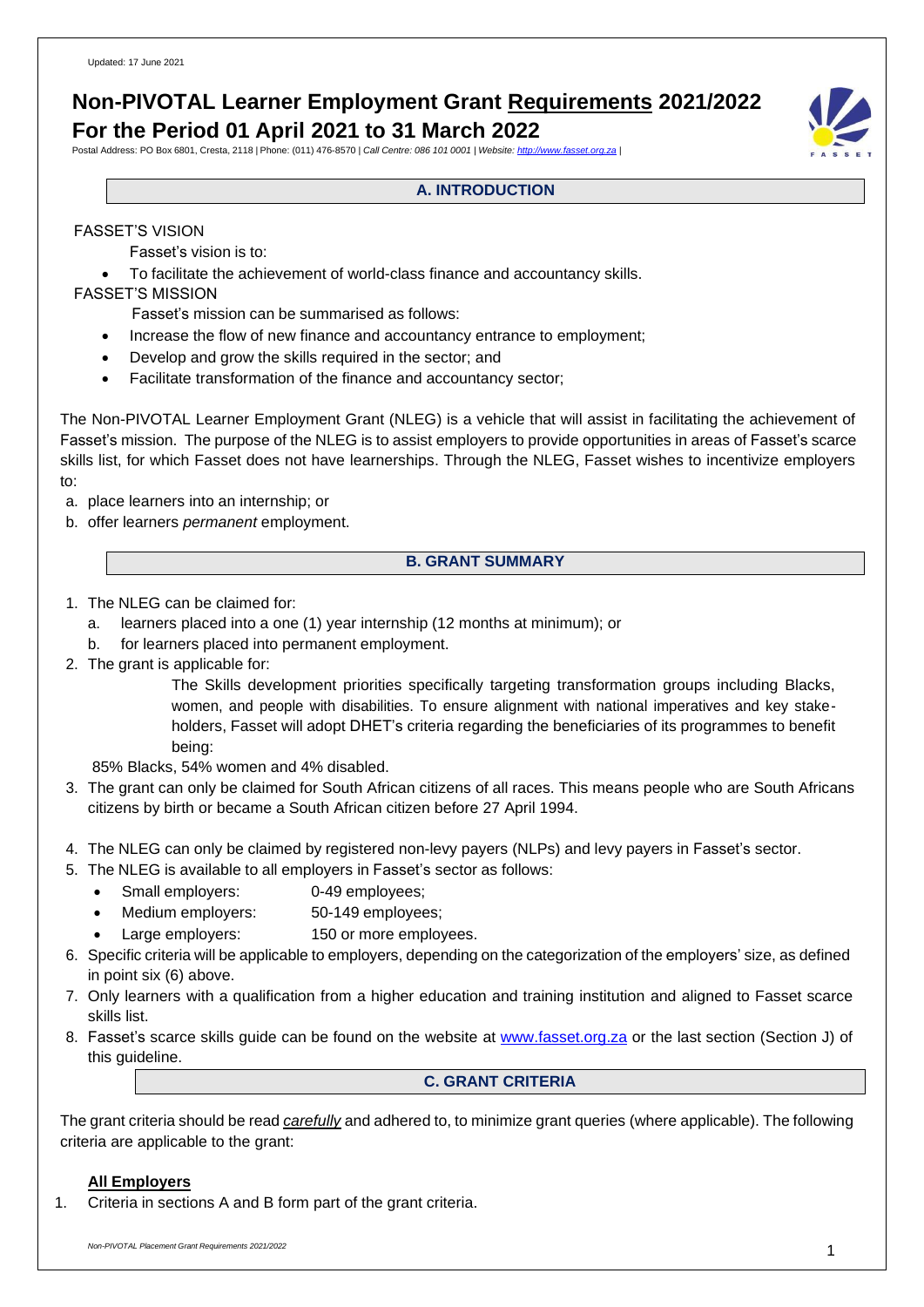- 2. Only qualifications linked to Fasset's scarce skills are eligible for this grant.
- 3. Learners placed into an internship programme or into permanent employment must have, a qualification linked to Fasset's 2021/2022 scarce skills.
- 4. Where internships are concerned, the employer must provide a motivation as to how the internship implemented meets the applicable scarce skill/s on the Fasset scare skills guide, to which the internship is linked. Applications for which no motivation has been provided, will be rejected.
- 5. Learners must be registered on an internship between 01 April 2021 and 31 March 2022 and a copy of the signed internship contract submitted; or
- 6. In order to claim for placement into permanent employment, a copy of the employment contract, signed by all parties is required. Inclusion of contract via email/system
- 7. Where permanent employment has been offered, it must be in a position linked to one of the Fasset scarce skills.
- 8. Employment must have been entered into between 01 April 2021 and 31 March 2022. This will be determined by the last date of signature on the employment contract.
- 9. Only learners that were *unemployed* at the beginning of the internship or placed into permanent employment, are eligible. The grant will only be paid to the organisation that signed the employment contract and who falls into Fasset's sector.
- 10. When applying for this grant for a person with a disability, the latest Section C of form ITR-DD i.e. Confirmation of Diagnosis of Disability (to determine eligibility under section 18(2) (b) of the Income Tax Act, 1962 (as amended)) must be included.
- 11. Six digit Organizing Framework of Occupations (OFO) codes are compulsory.
- 12. Only grants submitted via the on-line system will be accepted.
- 13. The grant application must be submitted on-line to Fasset by the deadline date, 29 July 2021.
- 14. Hard copies or emailed supporting documentation must be submitted to Fasset by the grant deadline date, 29 July 2021. Soft copies can be emailed to [nleg@fasset.org.za.](mailto:nleg@fasset.org.za)
- 15. All supporting documentation must be submitted alphabetically, by surname. This will assist Fasset in assessing the application efficiently.
- 16. In order to apply for any employer discretionary grants (Bursary Grant, Learner Employment Grant or NLEG) in the financial year, levy paying firms must have a submitted Mandatory Grant (MG) and approved for the 2021/2022 year from Fasset, due 30 April 2021.
- 17. Fasset many not pay a discretionary grant to a levy paying employer unless the employer:
	- a. Has registered with the Commissioner in terms of the SDL Act;
	- b. Has paid the levies directly to the South African Revenue Service (SARS) in the manner and within the period determined by the SDL Act;
	- c. Is up-to-date with levy payments to SARS at the time of approval in respect of the application period;
	- d. Has submitted a Mandatory Grant (MG) within the timeframes prescribed;
	- e. Is registered with Fasset and the levy contributions are up-to-date.
- 18. Fasset will not pay a grant to a non-levy paying (NLP) member unless:
	- a. The NLP is currently registered with Fasset. NLPs are required to register each year with Fasset.
- 19. Given that there is limited budget for this grant and each large employer applicant's grant approval depends on the resolution of all applicant grant queries by a specific date, requests for extension will not be considered for this grant.
- 20. Grant queries are dealt with according to a rigorous timeframe to ensure that grants can be approved and paid out as soon as possible. The FASSET will communicate its deadlines for query resolution and grant payout in the respective query and approval letters. Approval letters will be issued when levies have been received and confirmed.
- 21. Fasset does not accept incomplete discretionary grant application forms and will assess the grant on the basis of the information supplied at the time of submission. It is strongly recommended that a **complete** application is submitted by the deadline date to ensure that the FASSET receives the information in a timely manner and employers do not lose access to the grant.
- 22. A copy of the signed grant application must be retained in the event that the FASSET queries the grant application.
- 23. Fasset reserves the right to conduct monitoring visits to employers who have submitted and received the NLEG. The grant must be submitted in the correct, required format.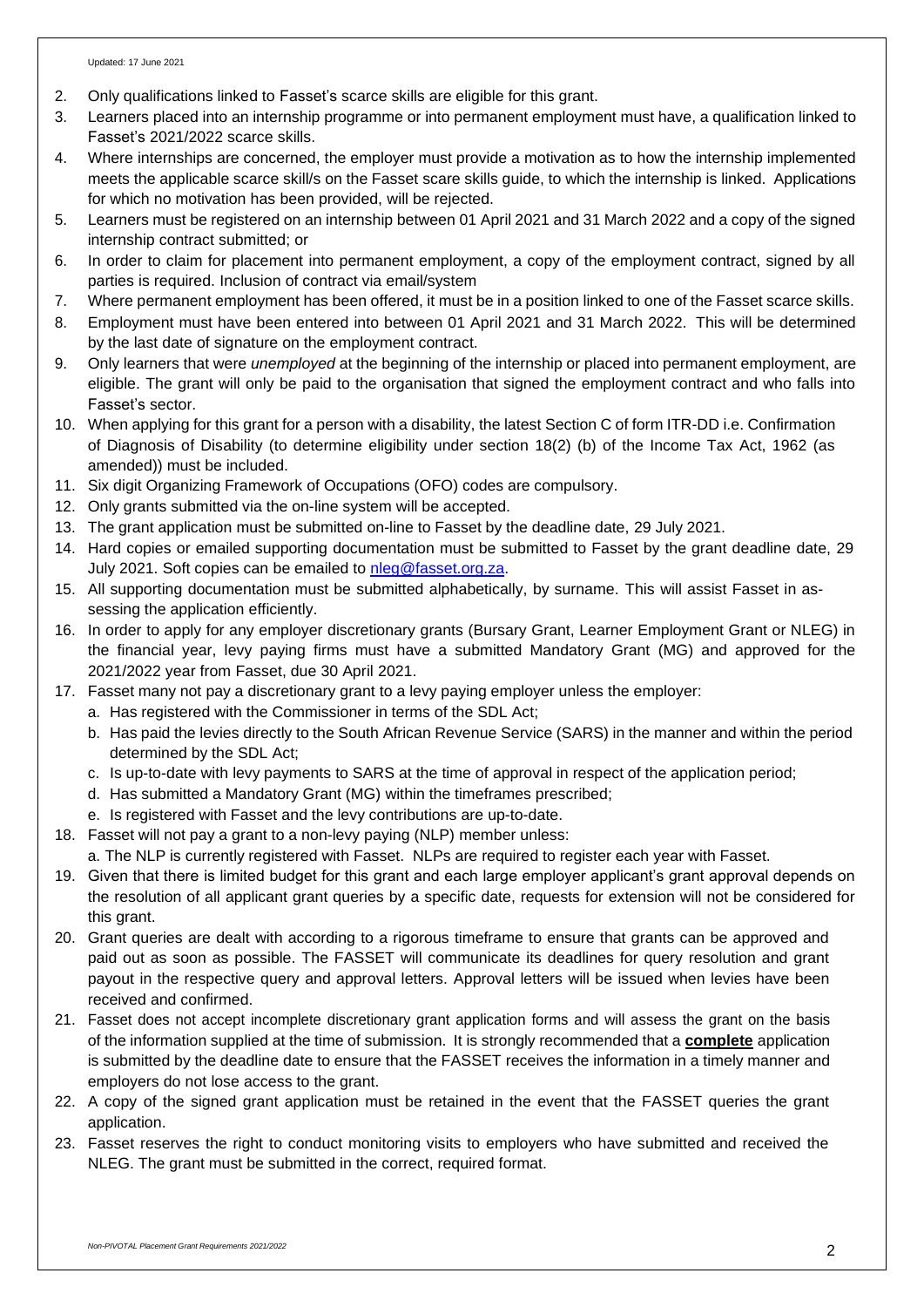Employers must ensure that the Skills Development Facilitator (SDF) and the relevant Authorised Signatory sign each page of the grant application form. Names may not be typed in this space; signatures must be manually or electronically

25. A limited overall budget is available for all applicants.

### **i. Small and Medium Employers**

- 26. In addition to the criteria stipulated above, under sections A, B and Ci, entitled "All Employers", where *small employers* are concerned, the following are also applicable:
	- Small employers are defined as having 0-49 employees.
	- Complete grants are processed on a first-come, first-served basis.
	- Supporting documentation must be emailed or hand delivered by the deadline date.
	- There is no query period for small employers. Grants that do not meet the criteria will be rejected **and employers will have the opportunity to re-submit, provided there is adherence to the deadline**.

### **ii. Medium Employers**

- 27. In addition to the criteria stipulated above, under sections A, B and Ci, entitled "All Employers", where *medium employers* are concerned, the following are also applicable:
	- Medium employers are defined as having 50-149 employees.
	- Complete grants are processed on a first-come, first-served basis.
	- Supporting documentation emailed, provided this does not exceed 4 megabytes (MB)
	- Should the documentation exceed 4MB, employers will be required to submit hard copy evidence as per the requirements of point Ci 16, above.
	- **There is no query period for medium employers. Grants that do not meet the criteria will be rejected and employers will have the opportunity to re-submit, provided there is adherence to the deadline.**

### **iii. Large Employers**

28. In addition to the criteria stipulated above, under sections A, B and Ci, entitled "All Employers", where *large employers* are concerned, the following are also applicable:

- Large employers are defined as having 150 or more employees.
- A limited overall budget is available to all applicants (i.e. small, medium and large). Depending on the total number of grant applications submitted to the FASSET, a medium or large employer may only receive a percentage of their claim.
- The grant will not have a capping basis; but Fasset evaluations committee will still use the guidelines of
- 49, 5% of the applicants' levy contributions subject to the overall approved budget which will be used to
- fund the NLEG and LEG

### **D. TARIFFS**

- 1. A maximum of R50 000 will be paid for a 1-year internship.
- 2. A maximum of R60 000.00 is paid per learner with a disability, for approved grants.

# **E. DEADLINE DATE AND MODE OF GRANT SUBMISSION**

- 1. The due date for all Employer Discretionary Grants is, 29 July 2021.
- 2. Employers may only submit their grants via the on-line system.
- 3. Hard copies of the supporting documentation (where applicable) must reach Fasset or be submitted to [nleg@fasset.org.za](mailto:nleg@fasset.org.za) by close of business on, 29 July 2021.
- 4. Fasset's office hours are as follows:
	- Monday-Friday: 09h00-15h00

The Fasset offices are not open over weekends. Should the deadline date fall on a weekend, all required hardcopy documentation must reach the Fasset offices on the last working day before the deadline date.

5. In the case of **hand delivery or courier** of supporting documentation, it is the applicant's obligation to ensure the document is submitted to the correct physical address and physical proof (delivery note of sending the specified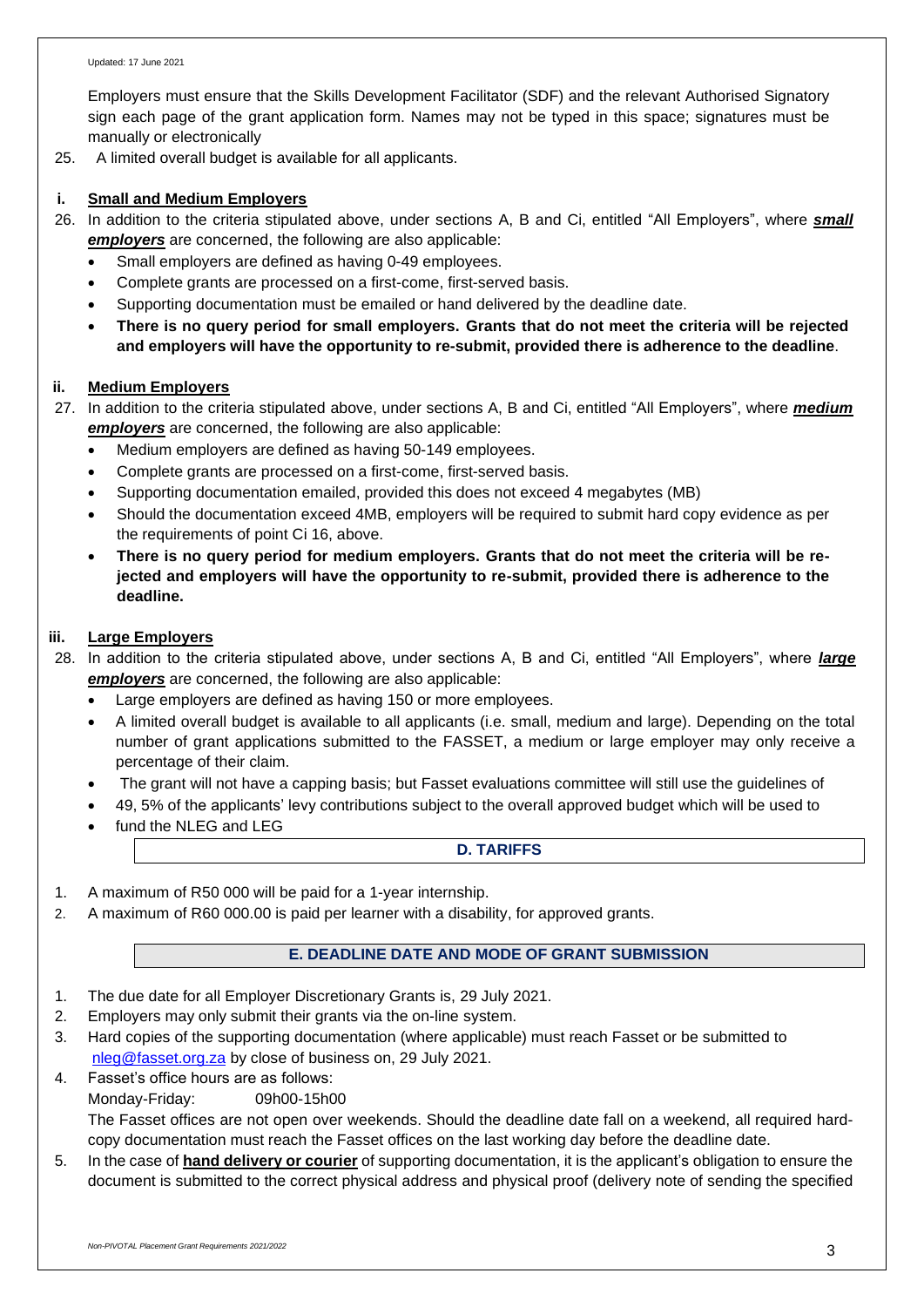document via hand delivery or courier) is retained. The FASSET physical address is **First Floor, 296 Kent Avenue Ranburg, Johannesburg**.

6. There is no drop-box at Fasset and documents may not be left with Security personnel but be left only at Reception during working hours stipulated above.

### **F. QUERY PROCESS**

- 1. Given that there is a limited budget for this grant and each employer applicant's grant approval depends on the resolution of all applicant grant queries by a specific date, no requests for extension will be considered for this grant.
- 2. Grant queries are dealt with according to a rigorous timeframe to ensure that grants can be approved and paid out as soon as possible. The FASSET will communicate its deadlines for query resolution and grant payout in the respective query and approval letters.
- 3. Fasset does not accept incomplete discretionary grant application forms and will assess the grant on the basis of the information supplied at the time of submission. It is strongly recommended that a **complete** application is submitted by the deadline date to ensure that the FASSET receives the information in a timely manner and employers do not lose access to the grant.
- 4. A copy of the signed grant application must be retained in the event that the FASSET queries the grant application:
	- a. Fasset will send a receipt letter when the signed Non-Pivotal Learner Employment Grant application has been received, as per the criteria.
	- b. Should there be a query on the application, Fasset will send a query letter to the SDF.
		- i. An employer/SDF has 30 working days to respond to the query.
	- c. Should there be no response on the query within the 30 working days from the day the query is issued, the application will be automatically be rejected as it is a **first come first served grant.**
	- d. All documents pertaining to queries to be submitted to the dedicated mailbox or hand delivered
	- e. It is the employers' responsibility to check the status of the application/ query resolution.

### **G. DEFINITION OF BLACK**

Black People is a general term which means African, Coloureds and Indians.

### **H. DEFINITION OF A PERSON WITH A DISABILITY**

- 1. Employers may apply for this grant for learners with disabilities.
- 2. Specific reference to the Guide on the Determination of Medical Tax Credits and Allowances (Issue 4) in terms of the Income Tax Act 58 of 1962 is used to guide the specific definition of disability, in terms of this grant application.
- 3. When applying for this grant for a person with a disability, the latest Section C of form ITR-DD i.e. Confirmation of Diagnosis of Disability (To determine eligibility under section 18(2) (b) of the Income Tax Act, 1962 (as amended)) must be included.
- 4. Fasset reserves the right to query disability status and request additional information. BEE verification agencies may be consulted in this regard.
- 5. **Extract from the Guide on the Determination of Medical Tax Credits and Allowances (Issue 4) in terms of the Income Tax Act 58 of 1962:**

### *9.3 Prescribed diagnostic criteria for a disability*

*For each of the impairments in the definition of a "disability" in section 18, the Commissioner has prescribed diagnostic criteria. These criteria seek to assess the functional impact of the impairment on a person's ability to perform daily activities and not the diagnosis of a medical condition. These criteria are discussed below:*

### *9.3.1 Vision*

*The minimum requirement for a person to be classified as a blind person is –*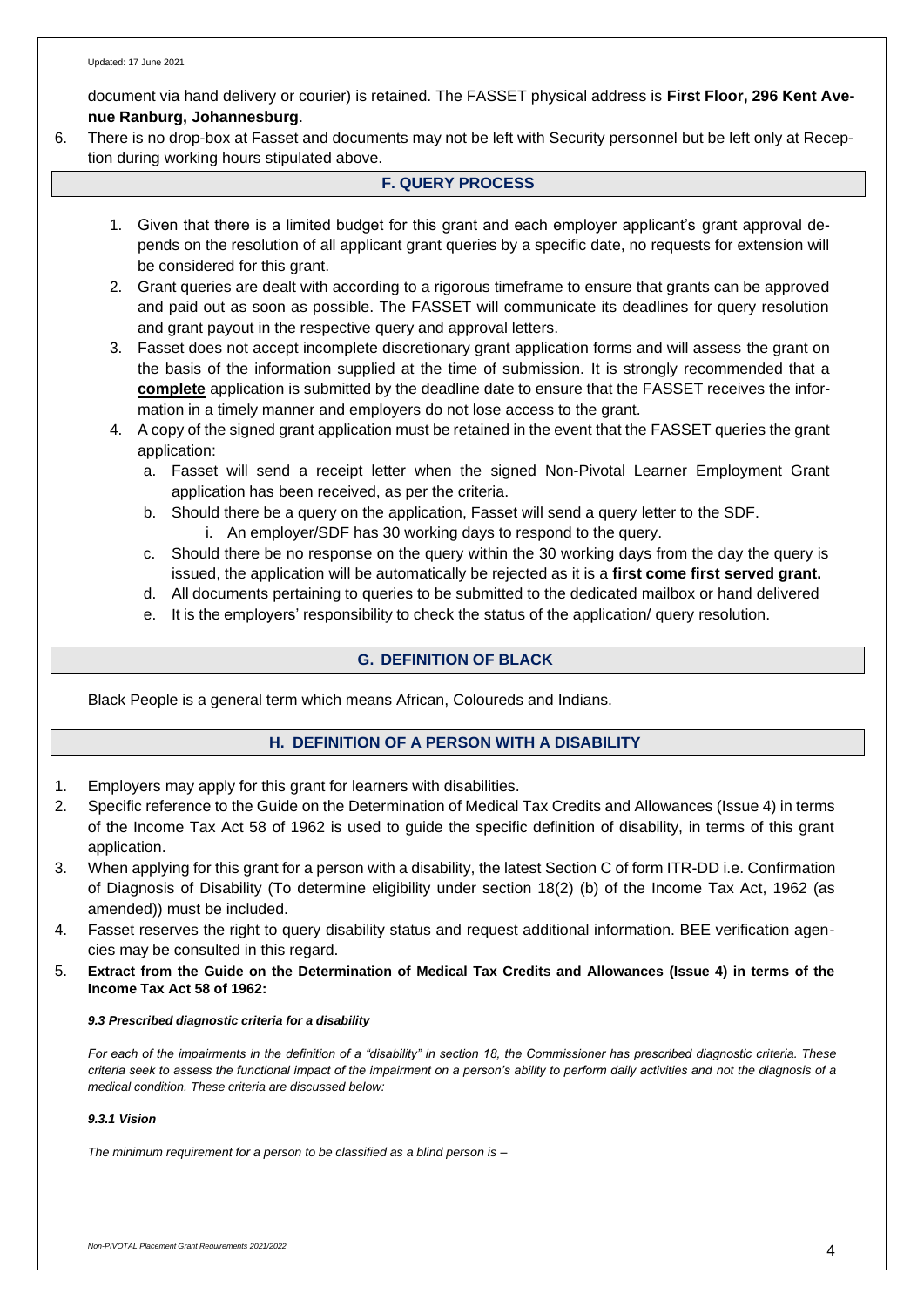#### Updated: 17 June 2021

- *visual acuity in the better eye with best possible correction, less than 6/18 (0.3); and*
- *visual field 10 degrees or less around central fixation.*

"6/18" means that what a person with normal vision can read at 18 metres, the person being tested can only read at 6 metres.

"Best possible correction" refers to the position after a person's vision has been corrected by means of spectacles, contact lenses or *intraocular (implanted) lenses.*

#### *9.3.2 Communication*

A person is regarded as having a moderate to severe communication disability if, despite appropriate therapy, medication and/or suitable *devices, one or more life activities (as listed below, pending age appropriateness), is substantially limited, that is, more than merely inconvenient or bothersome. In other words, if one or more of the following apply, the individual will be regarded as suffering from a moderate to severe communication disability:*

- *Inability to make self-understood to familiar communication partners using speech in a quiet setting.*
- Inability to make self-understood to both familiar or non-familiar communication partners and incapability of meeting appropriate com*munication needs for his or her age by using speech, in less than 30 intelligible words.*
- Problems in understanding meaningful language by familiar communication partners that lead to substantial difficulty in communi*cating.*
- The need to rely on augmentative or alternative communication (AAC), including unaided (for example, sign language or other manual *signs) or aided means of communication (ranging from communication boards to speech generating devices).*

#### *9.3.3 Physical*

A person is regarded as a person with a disability if the impairment is such that the person is -

- *unable to walk, for example, a wheelchair user;*
- only able to walk with the use of assistive devices, for example, calipers, crutches, walking frames and other similar devices;
- *able to walk without the use of assistive devices, but with a degree of difficulty, for example, persons with Cerebral Palsy, Polio (that is, persons who require an inordinate amount of time to walk); and*
- *functionally limited in the use of the upper limbs.*

#### *9.3.4 Mental*

*With the exclusion of intellectual disability, a person is regarded as having a mental disability if that person has been diagnosed (in accordance with accepted diagnostic criteria as prescribed in the Diagnostic and Statistical Manual IV-TR (DSM-IV-TR)) by a mental health care practitioner who is authorised to make such diagnosis, and such diagnosis indicates a mental impairment that disrupts daily functioning and which moderately or severely interferes or limits the performance of major life activities, such as learning, thinking, communicating and sleeping, amongst others.*

*A moderate impairment means a Global Assessment Functioning Score (GAF-Score) of 31 to 60. A severe impairment means a GAF-Score of 30 and below.*

#### *9.3.5 Hearing*

*The term "hearing disability" refers to the functional limitations resulting from a hearing impairment. Hearing impairment is a sensory impairment that will influence verbal communication between speaker and listener.*

*An adult is considered moderately to severely hearing impaired when the hearing loss, without the use of an amplification device, is described as follows:*

- *Bilateral hearing loss with a pure tone average equal to or greater than 25 dBHL in each ear.*
- Unilateral hearing loss with pure tone average equal to or greater than 40 dBHL in the affected ear.

A child is considered moderately to severely hearing impaired when the hearing loss, without the use of an amplification device, is as *follows:*

- *Bilateral hearing loss with a pure tone average greater than 15 dBHL in each ear.*
- Unilateral hearing loss with a pure tone average equal to or greater than 20 dBHL in the affected ear.

#### *Notes:*

- *Hearing impairment is an abnormal or reduced function in hearing resulting from an auditory disorder.*
- *A child is a person who is not over the age of 18 years.*
- *Amplification devices include hearing aids, implantable devices and assistive listening devices.*
- Pure Tone Average (PTA): average of hearing sensitivity thresholds (in decibel hearing level) to pure tone signals at 500Hz and *1000Hz, 2000Hz and 4000Hz of each ear.*
- *Bilateral hearing loss is a hearing sensitivity loss in both ears.*
- *Unilateral hearing loss is a hearing sensitivity loss in one ear only.*

### *9.3.6 Intellectual*

A person is regarded as having an intellectual disability if he or she has a moderate to severe impairment in intellectual functioning that is *accompanied by a significant limitation in adaptive functioning in at least two of the following skill areas:*

- *Communication*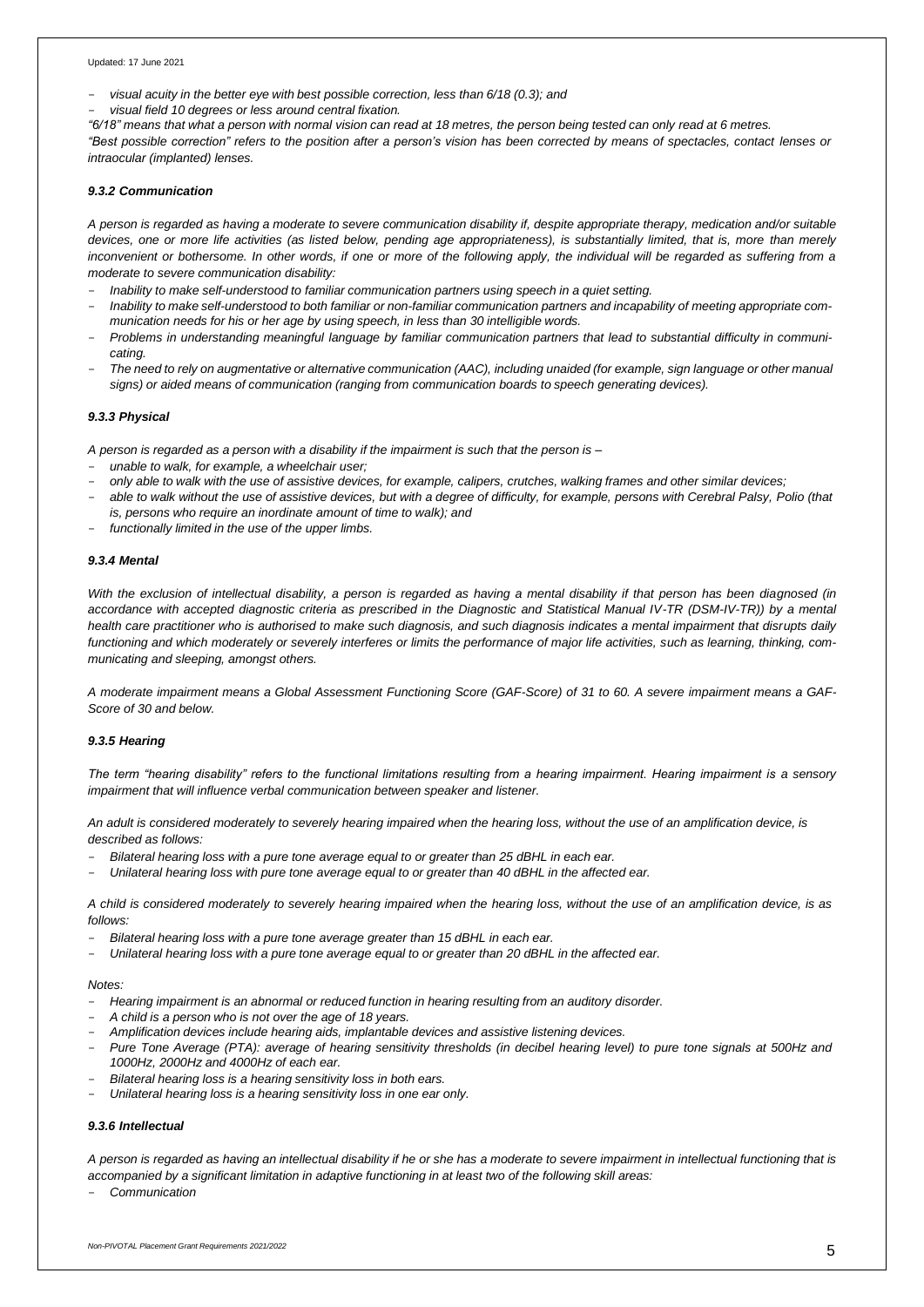Updated: 17 June 2021

- *Self-care*
- *Home living*
- *Social or interpersonal skills*
- *Use of community resources*
- *Self-direction*
- *Functional academic skills, work, leisure, health and safety*

A moderate impairment means an intelligence quotient (IQ) of 35 to 49. A severe impairment means an IQ of 34 and below.

#### *9.4 Confirmation of disability (ITR-DD form)*

*A person who wishes to claim a medical deduction for disability expenses must complete a Confirmation of Diagnosis of Disability form (ITR-DD), which is available on the SARS website (www.sars.gov.za).The ITR-DD must not be submitted with the annual income tax* return, but must be retained for compliance purposes in the event of a SARS audit. The ITR-DD needs to be completed and endorsed by *a registered medical practitioner every five years, if the disability is of a more permanent nature. However, if the disability is temporary, the ITR-DD will only be valid for one year, which effectively means that a new ITR-DD must be completed for each year of assessment during which a disability claim is made.*

*A disability will be regarded as being temporary in nature if that disability is expected to last for less than five years.*

*In Part C of the ITR-DD the registered medical practitioner must –*

- indicate and describe if the functional limitations with respect to performing activities of daily living are regarded as either "mild" or *"moderate to severe";*
- indicate if the disability has lasted, or is expected to last for a continuous period of more than 12 months; and
- *sign the declaration.*

*Duly registered medical practitioners specifically trained to deal with the particular disability include the following:*

- *Vision: Practitioner trained to use the Snellen chart (for example, an optometrist or ophthalmologist).*
- Hearing: Practitioner trained to perform or conduct a battery of the diagnostic audiometry tests (for example, an Ear, Nose and Throat *Specialist or Audiologist).*
- *Speech: Speech-Language Pathologist.*
- *Physical: Orthopaedic Surgeon, Neuro Surgeon, Physiotherapist or Occupational Therapist.*
- *Intellectual: Psychiatrist or Clinical Psychologist.*
- *Mental: Psychiatrist or Clinical Psychologist.*

### **I. OTHER KEY TERMS**

### **1. Employment**

For the purposes of the NLEG, permanent employment is defined as an employee entering into an employment contract that does not have an end date.

### **2. Internship**

For the purposes of the NLEG, an internship is defined as a structured work experience programme of no shorter than 12 months, for which there is an internship contract and an employment contract.

### **3. Previously Unemployed**

For the purposes of the NLEG, previously unemployed is defined as an individual that has not been employed in the formal sector before.

#### **4. Rural and Urban**

Fasset must report to the Department of Higher Education and Training (DHET) regarding the geographical status of the beneficiaries of discretionary funding. Geographical status (urban/rural) information regarding a learner's matriculation, post-schooling and current employment status must be completed on the application. Unfortunately, there is no official definition of what is defined as rural or urban. In this regard Fasset believes the most accurate definition, is that of the learner and the employer i.e. self-definition.

### **5. Protection of Personal Information (POPI)**

### *5.1 Introduction*

The Protection of Personal Information (POPI) act aims to give effect to the constitutional right to privacy by balancing the right to privacy against that of access to information. POPI requires that personal information pertaining to individuals be processed lawfully and in a reasonable manner that does not infringe on the right to privacy.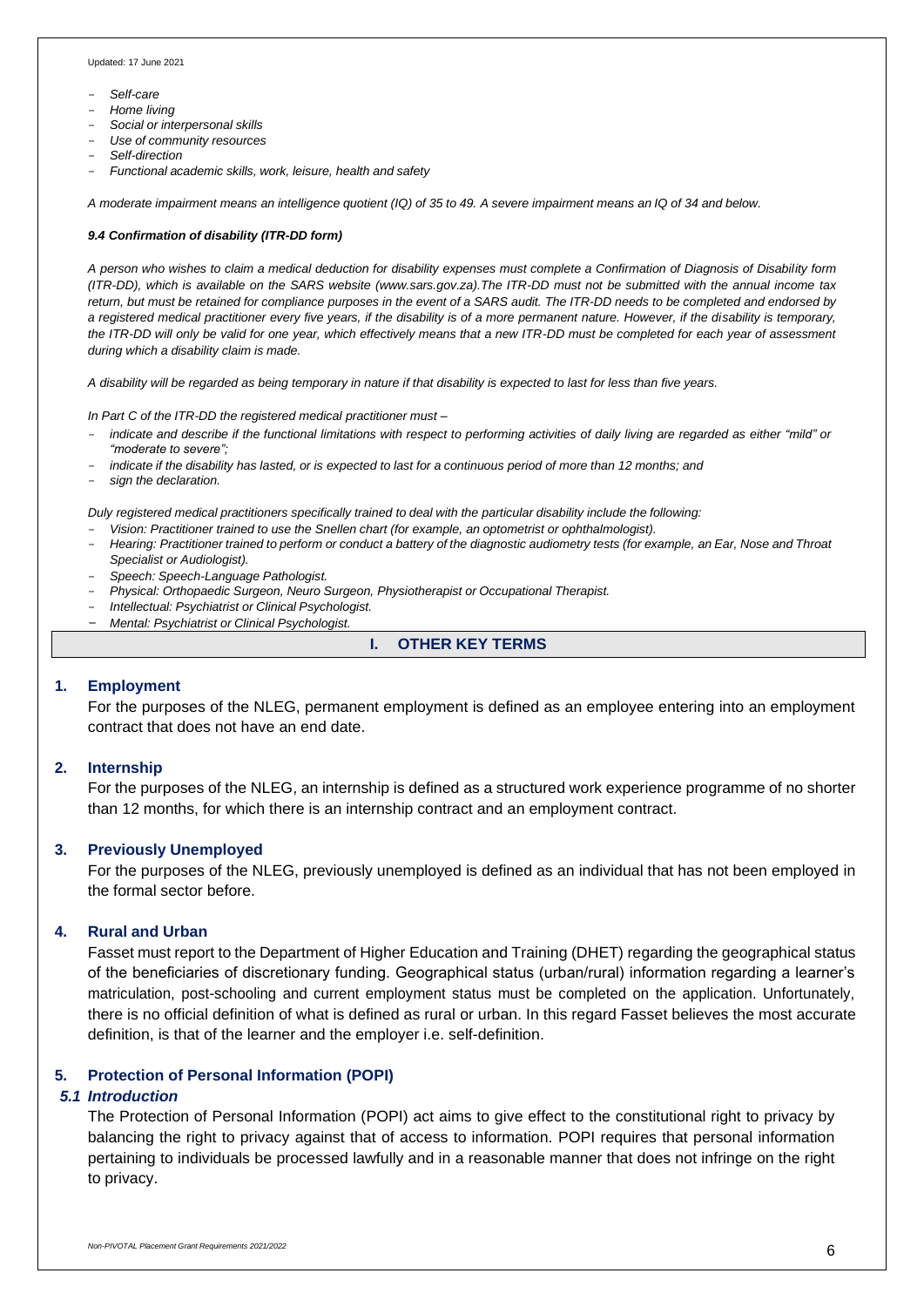This consent form sets out how personal information will be collected, used and protected by Fasset, as required by POPI. The use of the words "the individual" for the purposes of this document shall be a reference to any individual communicating with Fasset and/or concluding any agreement, registration or application, with the inclusion of each individual referred to or included in terms of such agreement, registration or application.

### *5.2 What is personal information?*

The personal information that Fasset requires relates to names and surnames, birth dates, identity numbers, passport numbers, demographic information, education information, occupation information, health information, addresses, memberships, and personal and work email and contact details.

### *5.3 What is the purpose of the collection, use and disclosure (the processing) of personal information?*

Fasset is legally obligated to collect, use and disclose personal information for the purposes of:

- 5.3.1 reporting skills development initiatives to the Department of Higher Education and Training;
- 5.3.2 reporting enrolments and achievements of programmes to the South African Qualifications Authority;
- 5.3.3 reporting on quality assurance functions to the Quality Council of Trades and Occupations
- 5.3.4 evaluating and processing applications for access to financial and other benefits;
- 5.3.5 compiling statistics and other research reports;
- 5.3.6 providing personalised communications;
- 5.3.7 complying with the law; and/or
- 5.3.8 for a purpose that is ancillary to the above.

Fasset may also use and disclose personal information for the purposes of:

5.3.9 providing personal information to third parties who demonstrate an interest in either employing or making use of the services provided by an individual, in circumstances where the individual has indicated in clause 7, below, that he/she would like his/her details made available to potential employers or clients.

Fasset will not process personal information for a purpose other than those which are identified above without obtaining consent to further processing beforehand.

### *5.4 What is 'processing'?*

POPI provides that the term "processing'' covers any operation or activity, whether or not by automatic means, concerning personal information, including collection, receipt, recording, organisation, collation, storage, retrieval, alteration, consultation or use; dissemination by means of transmission, distribution or making available in any other form; or merging, linking, as well as restriction, erasure or destruction of information.

### *5.5 How will Fasset process personal information?*

Fasset will only collect personal information for the purpose as stated above. Information will be collected in the following manner:

- 5.5.1 directly from the individual;
- 5.5.2 from an agent, relative, employer, work colleague or other duly authorised representative who may seek or request our services;
- 5.5.3 from education institutions, training providers, or other service providers that are providing or provided the individual with services;
- 5.5.4 from our own records relating to our previous supply of services or responses to the individual's request for services; and/or
- 5.5.5 from a relevant public or equivalent entity.

# *5.6 To whom will personal information be disclosed?*

The personal information may be disclosed to other relevant public or other entities on whose behalf we act as intermediaries, other third parties referred to above in relation to the purpose or who are sources of personal information, service providers such as professional bodies who operate across the borders of this country (trans-border flow of information) where personal information must be sent in order to provide the information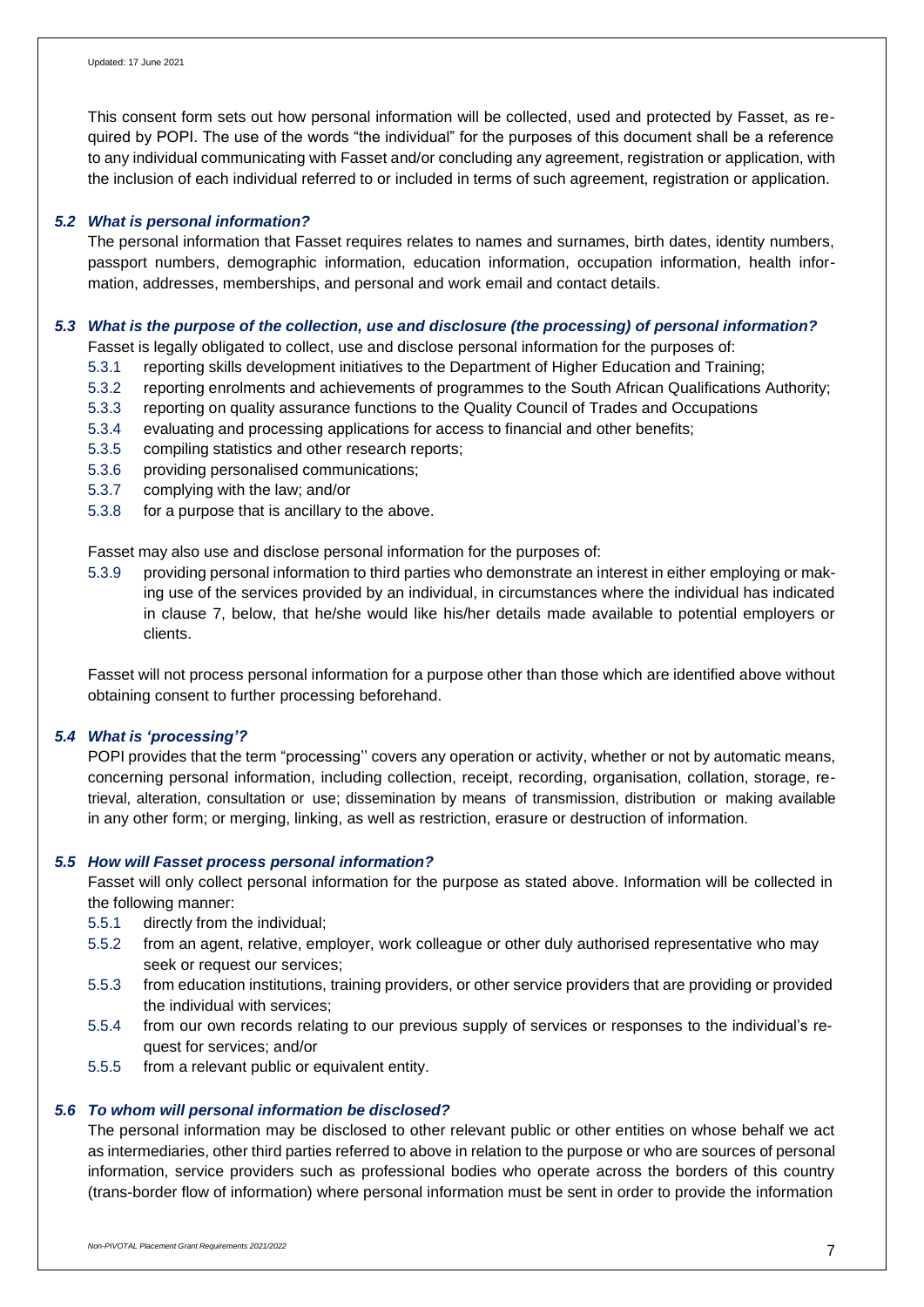and/or services and/or benefits requested or applied for. In the event of another party/ies acquiring all of or a portion of Fasset's mandate or functions, personal information will be disclosed to that party but they will equally be obliged as we are, to protect personal information in terms of POPI.

### *5.7 Consent and Permission to process personal information (authorised signatory):*

- *5.7.1* I hereby provide authorisation to Fasset to process the personal information provided for the purpose stated.
- 5.7.2 I understand that withholding of or failure to disclose personal information will result in Fasset being unable to perform its functions and/or any services or benefits I may require from Fasset.
- 5.7.3 Where I shared personal information of individuals other than myself with Fasset I hereby provide consent on their behalf to the collection, use and disclosure of their personal information in accordance with this consent provided and I warrant that I am authorised to give this consent on their behalf.
- 5.7.4 To this end, I indemnify and hold Fasset harmless in respect of any claims by any other person on whose behalf I have consented, against Fasset should they claim that I was not so authorised.
- 5.7.5 I understand that in terms of POPI and other laws of the country, there are instances where my express consent is not necessary in order to permit the processing of personal information, which may be related to police investigations, litigation or when personal information is publicly available.
- 5.7.6 I will not hold Fasset responsible for any improper or unauthorised use of personal information that is beyond its reasonable control.

### *5.8 Rights regarding the processing of personal information:*

- 5.8.1 The individual may withdraw consent to the processing of personal information at any time, and should they wish to do so, must provide Fasset with reasonable notice to this effect. Please note that withdrawal of consent is still subject to the terms and conditions of any contract that is in place. Should the withdrawal of consent result in the interference of legal obligations, then such withdrawal will only be effective if Fasset agrees to same in writing. Fasset specifically draws to the attention that the withdrawal of consent may result in it being unable to provide the requested information and/or services and/or financial or other benefits. Further, please note that the revocation of consent is not retroactive and will not affect disclosures of personal information that have already been made. In order to withdraw consent, please contact the Information Officer at [popi@fasset.org.za.](mailto:popi@fasset.org.za)
- 5.8.2 Where personal information has changed in any respect, the individual is encouraged to notify Fasset so that our records may be updated. Fasset will largely rely on the individual to ensure that personal information is correct and accurate.
- 5.8.3 The individual has the right to access their personal information that Fasset may have in its possession and is entitled to request the identity of which third parties have received and/or processed personal information for the purpose. Please note however, that any request in this regard may be declined if:
	- 5.8.3.1 the information comes under legal privilege in the course of litigation,
	- 5.8.3.2 the disclosure of personal information in the form that it is processed may result in the disclosure of confidential or proprietary information,
	- 5.8.3.3 giving access may cause a third party to refuse to provide similar information to Fasset,
	- 5.8.3.4 the information was collected in furtherance of an investigation or legal dispute, instituted or being contemplated,
	- 5.8.3.5 the information as it is disclosed may result in the disclosure of another person's information,
	- 5.8.3.6 the information contains an opinion about another person and that person has not consented, and/or
- 5.8.3.7 the disclosure is prohibited by law.

### *5.9 Requesting access and lodging of complaints*

- *5.9.1* Please submit any requests for access to personal information in writing to Fasset's information officer at [popi@fasset.org.za.](mailto:popi@fasset.org.za)
- 5.9.2 With any request for access to personal information, Fasset will require the individual to provide personal information in order to verify identification and therefore the right to access the information.
- 5.9.3 There may be a reasonable charge for providing copies of the information requested.